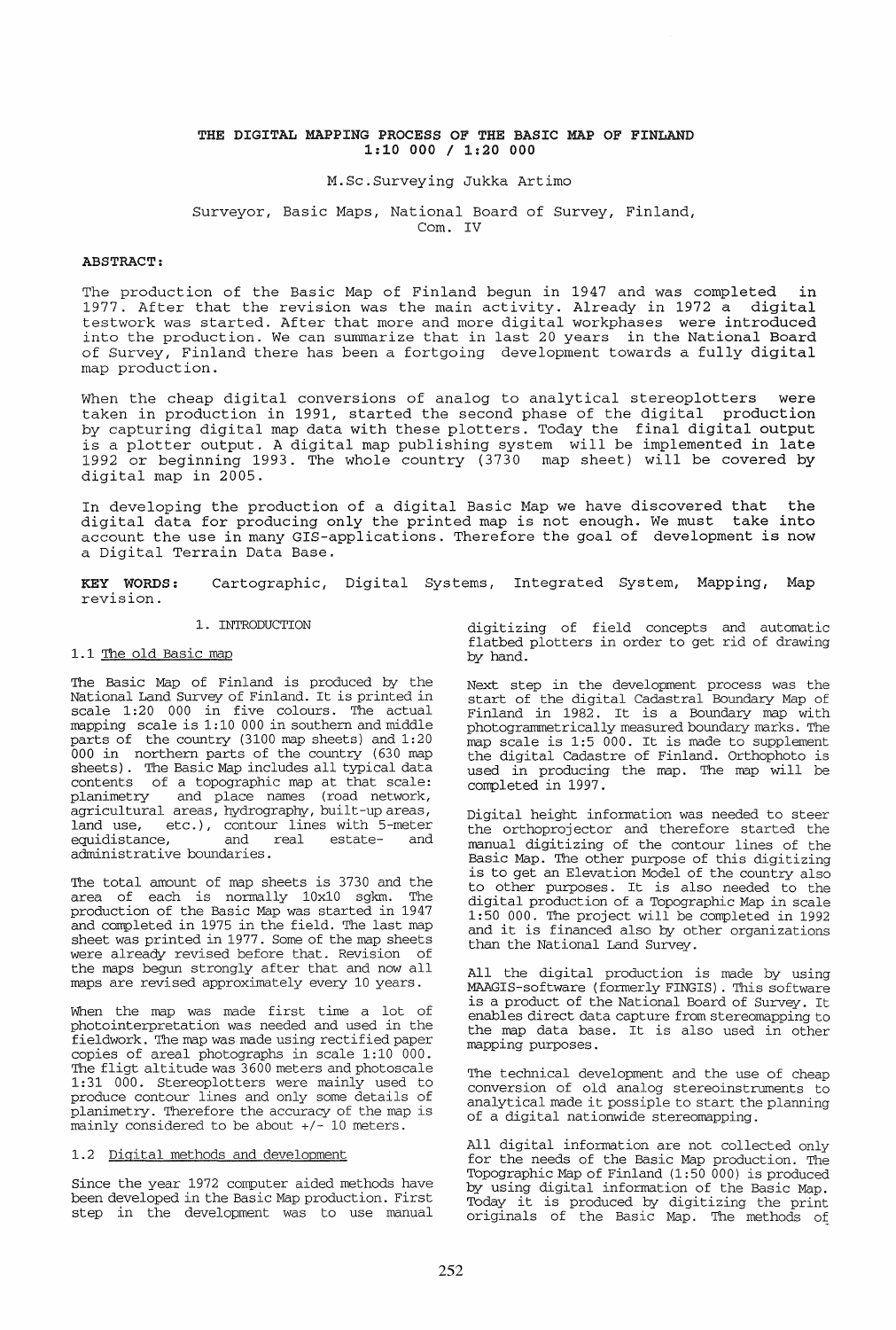automatic generalization are developed for this purpose.

# 2. PRODUCTION ENVIRONMENT

#### 2.1 Organizational environment

The basic mapping in Finland is made by the National Land Survey of Finland. It is led by the National Board of Survey, situaited in the capital Helsinki. A new organization was taken in use 1.9.1991.

The whole country is devided into 11 local Mapping and Data Service Divisions. They have each a Mapping Unit consisting of 15 to 25 persons. The Unit is responsible of basic mapping process from stereomapping via field checking to fair drawings in scale 1:10 000.

The National Board of Survey then takes the responsibility of diminishing the originals to scale 1:20 000, making the print originals, printing the map, archiving and delivering as well as coordinating the whole production. The budget of all Basic Map production is about 56 MiFIM ( 13.5 MiUS\$) per year.

2.2 Equipment environment

Two accuracy types of of stereoinstruments are used:

1. for aerial triangulation and densification (7 equipments) point

-WILD BC 2 anal. pl. (4 equipm.) **-WILD BC 3 anal. pl. (2 \_11- )**  -KERN DSR anal. pl.  $(1$ 

2. for stereomapping (18 equipments)

-WILD A8 with dig. encoders (8 equipm.) -WILD B8 with ADAM analog-to-analytic conversion (6 equipm.)

-WILD B8 with QASCO analog-to-analytic conversion (1 equipm.)

with ADAM analog-to-analytic conversion (1 equipm.) -ADAM ASP2000 anal. plotter (1 equipm.)

In addition to the previous equipments we use in production: -drumplot ters , CALCOMP -digitizing tables, size A1, CALCOMP, ALTEK -flatbedplotters, KONGSBERG -electrostatic plotter, VERSATEK

The Mapping Units and National Board of Survey are connected with datanetwork. In figure 1. is shown the typical equipment environment of a Mapping Unit.



Figure 1.: A SCHEMA OF THE EQUIPMENT ENVIRONMENT OF A TYPICAL MAPPING UNIT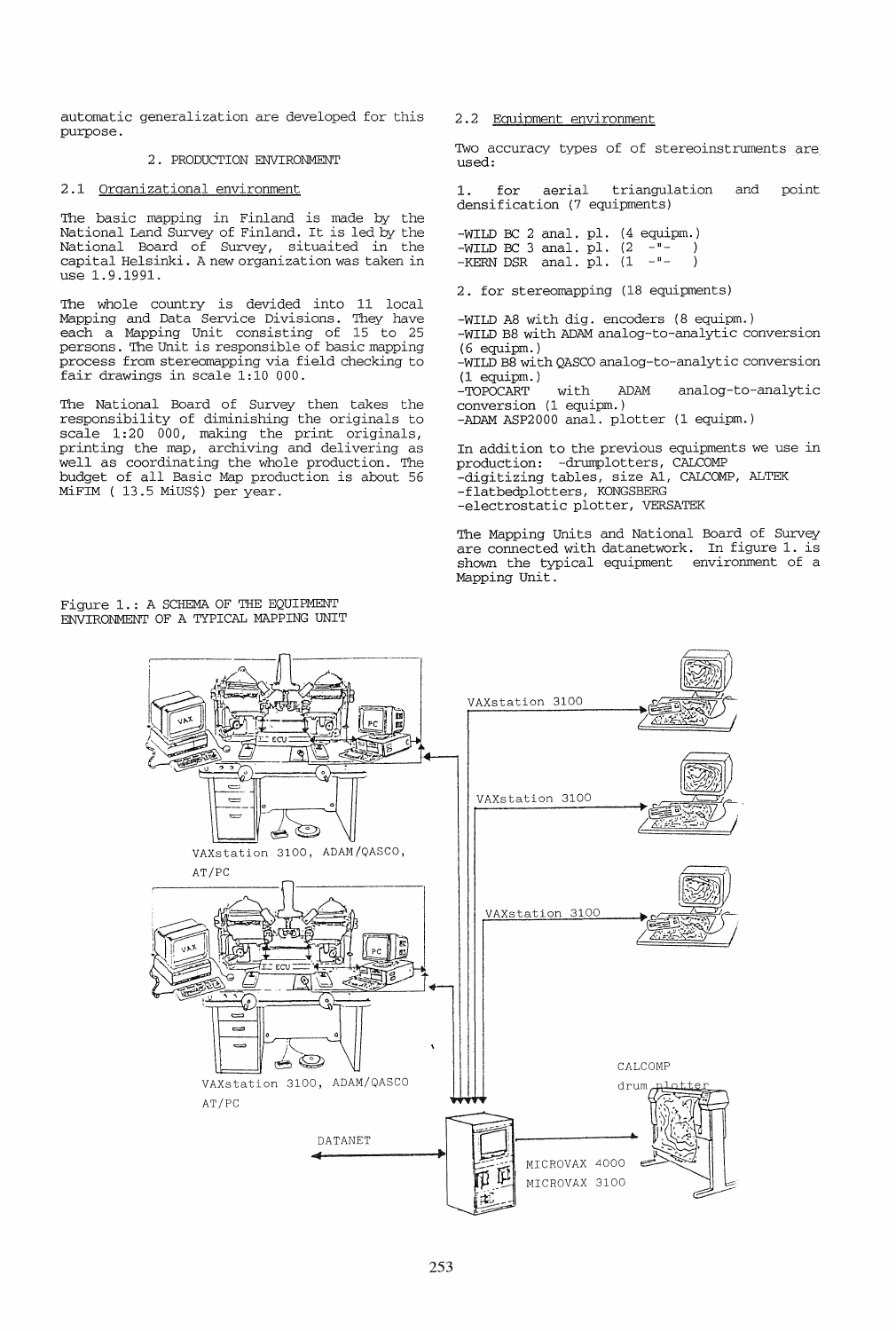

Figure  $\sim$ 

The Process of the Digital<br>Basic Map Production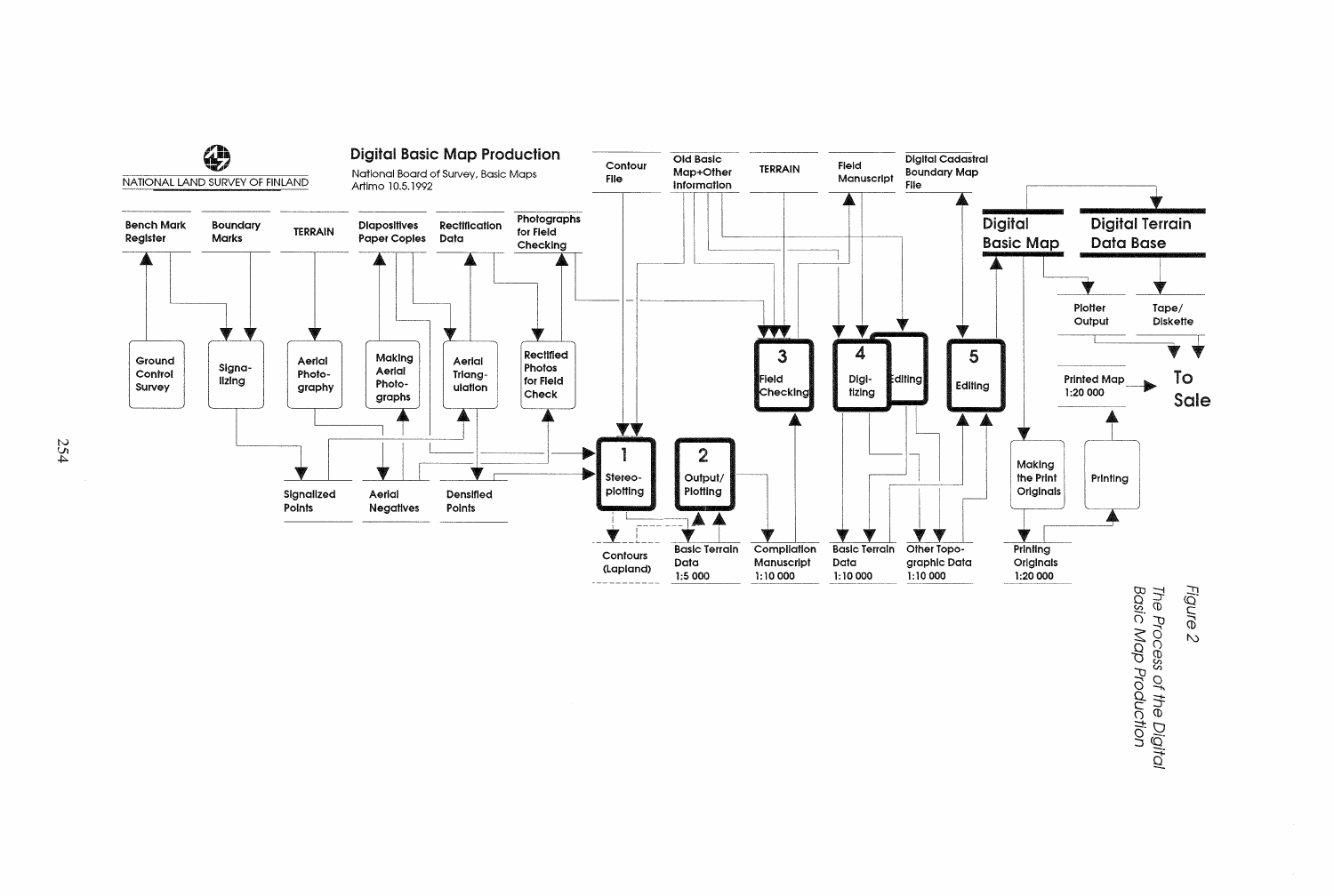# 2.3 Production plan

The production has started in 1991 and today the scooling of the cartographers is active. In following the production plan shows the annual amount of map sheets.

| Year<br>1991<br>1992<br>1993<br>1994 | 43<br>144<br>195<br>250 | Map sheets |
|--------------------------------------|-------------------------|------------|
| 2003<br>2004<br>2005                 | 340<br>340<br>340       |            |

The whole country will be totally covered by the Digital Basic Map in the year 2005.

# 3. THE PRODUCTION PROCESS

The entire process of the production of the Digital Basic Map is shown in figure 2. It starts with signalizing the Bench Marks and Boundary Marks to be used also in the production of the Digital Boundary Map. The aerial photographs are taken in scale 1:16 000 and a pancromatic film is used. Areal triangulation is used to produce both the ground control points and rectification data for paper copies.

In this presentation we emphasize ourselves more deeply in the digital parts of the production process, it means the steps marked by numbers 1 ... 5 in the figure 2.

#### 3.1 Stereoplotting

Stereoplotting is one of the most essential stages of the process. The source data consists of aerial photographs, the old graphical Basic Map and the digital Contour data. In stereointerpretation we interpret and plot only information which can easily and accurately be identified with the help of support infomation. The result of this is called the Basic Terrain<br>Data and it consists of road network. and it consists of road network, hydrography, agricultural areas, buildings and built up areas., and high voltage network. The Contour data is added to this information. The accuracy is about +/- 1 meter. accuracy is about  $+/-$  1 meter.<br>Stereointerpretation and plotting takes 15-30 working days per map sheet.

# 3.2 Plotting

The Compilation Manuscript is produced in scale 1:10 000 by a drumplotter.

# 3.3 Field checking

Field checking is made by using aerial photographs (rectified paper copies) in scale 1:10 000, copies of the Compilation Manuscript and copies of the old/existing Basic Map. Other relevant information is also used like other maps, different plans and so on. Information contents of all data are checked and the Basic Map is revised graphically. Especially the coding/classification of stereoplotted coding/classification<br>information is checked.

The result of this stage is called the Field Manuscript. It is a graphical drawing on the copies. It takes 5-10 working. days to do the field checking per a map sheet.

#### 3.4 Digitizing and editing

By using the Field Manuscript the Basic Terrain Data is updated and completed. This editing is made on the screen. At the same stage the revised information of the old Basic Map (which are not yet in digital form) e.g. rocks, marshes, other ereas, special areas, historical monuments, as well as place names are digitized manually on table. The result of this digitizing is the Other Topographic Data and the  $\arccos$  is  $+/-$  10 meters. This stage takes 15-20 This stage takes  $15-20$ working days per map sheet.

# 3.5 Editing

The last stage of the production process today is editing and combining all digital data together. The Digital Cadastral Boundary Map (DCBM) file is combined with other data. The edited data is also brought back to DCBM file. Now we have all data can be plotted e.g. on drumplotter or flatbedplotter or it can be produced by an electrostatic plotter. Information can also be delivered in digital form (tapes, diskettes).

### 4. THE DIGITAL TERRAIN DATA BASE

#### 4.1 Introduction

The previously described production process was made for only producing information required in the Basic Map production.

The digital map information could also be a widely used source data for many GISapplications. Serious problems, however, occured in attempts to utilize digital map data. The information was really collected only for map production, not to be used e.g. in planning or analysis.

What was needed was a real data base oriented approach, where already in the data collection and registration stages the requirements of the users were taken into account.

### 4.2 Conceptual model

The Digital Terrain Data Base (DTBD) information is modified in several aspects. The DTDB definitions differ from Digital Basic Map definitions in: -description of data objects -data structures -definitions of data quality -data representation

By now a conceptual model has been described, consisting of ca. 400 data objects with definitions. Data quality as well as map representation has also been designed and defined. The models have been constructed inside the National Land Survey and they have been circulated among users in order to get comments.